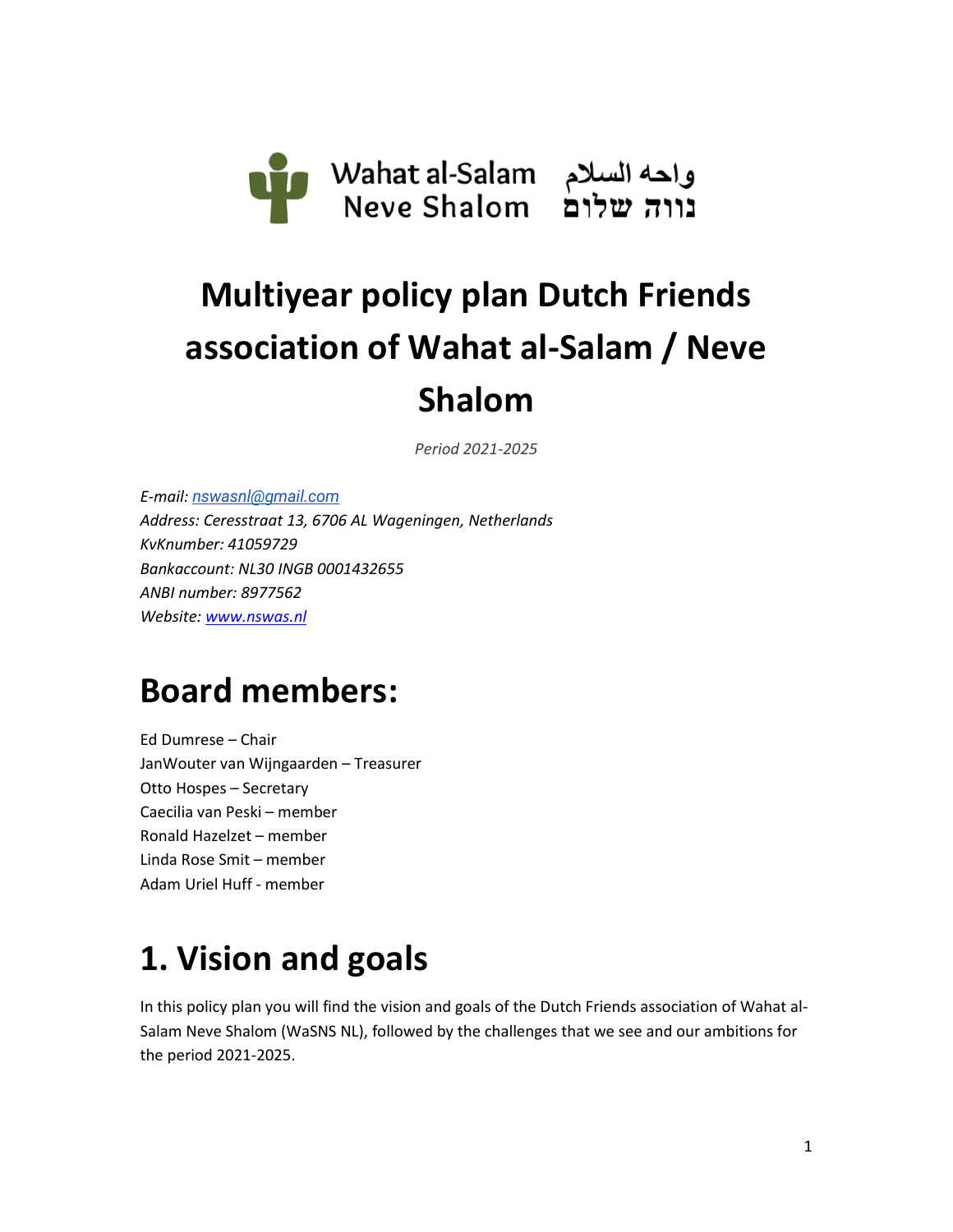#### **Vision**

The vision of WaSNS NL consists of three sections. Firstly, the friends association (FA) believes in the importance of the example that the village Wahat al-Salam  $\sim$  Neve Shalom (WaSNS) sets, as a place where Jews and Palestinians live together peacefully and equally, to show an example of how and that this is possible. In addition the FA believes in the importance and impact of peace education; reducing black-and-white thinking and the image of 'the other' being the enemy through direct contact and conversation; leading to mutual understanding and reforming ideas and images of 'the other'. Finally, the FA also believes in the importance of sharing the philosophy and methodology of peace education in the village to a broader and increasing audience outside of Israel and Palestine.

#### **Goals**

Based on this vision, we support the objectives of the village WaSNS: building a community where Palestinian and Jewish citizens treat each other with mutual respect, live together in a democratic society and work together for justice, peace and equality in the countries and the region.

The FA WaSNS NL was established in 18-05-1990 with as goal: Supporting the realisation of the objectives of the village Wahat al-Salam/Neve Shalom in Israel through material and immaterial support of the educational activities in the village.

#### **The next five years**

For the period 2021-2025 the FA will continue to work on the original goal of the association, as well as refocus on the aspects. Firstly, the boards wants to focus more on supporting the School for Peace. Secondly, in this new policy plan, the board wants to focus more on being an ambassador of the village in the Netherlands and beyond. The board feels more strongly than ever that WaSNS is showing a way of living that should be amplified in the middle east and beyond. The philosophy of the village (especially how this translates to the peace education methodology) opens ways to a more sustainable living together of people and provides an alternative to the continues peace talks that happen on higher political levels. Positive experiences in Rwanda, Bosnia and Northern Ireland where the same peace education method has been used, are convincing proof of this.

## **2. Challenges**

WaSNS in Israel as a community has about 70 households, which will double in the upcoming years to about 150 households. The village has moved beyond the building phase long ago in terms of living, recreation and meeting place. There is a kindergarten and a primary school. Both schools receive support of other FA. The primary school in addition receives money from the